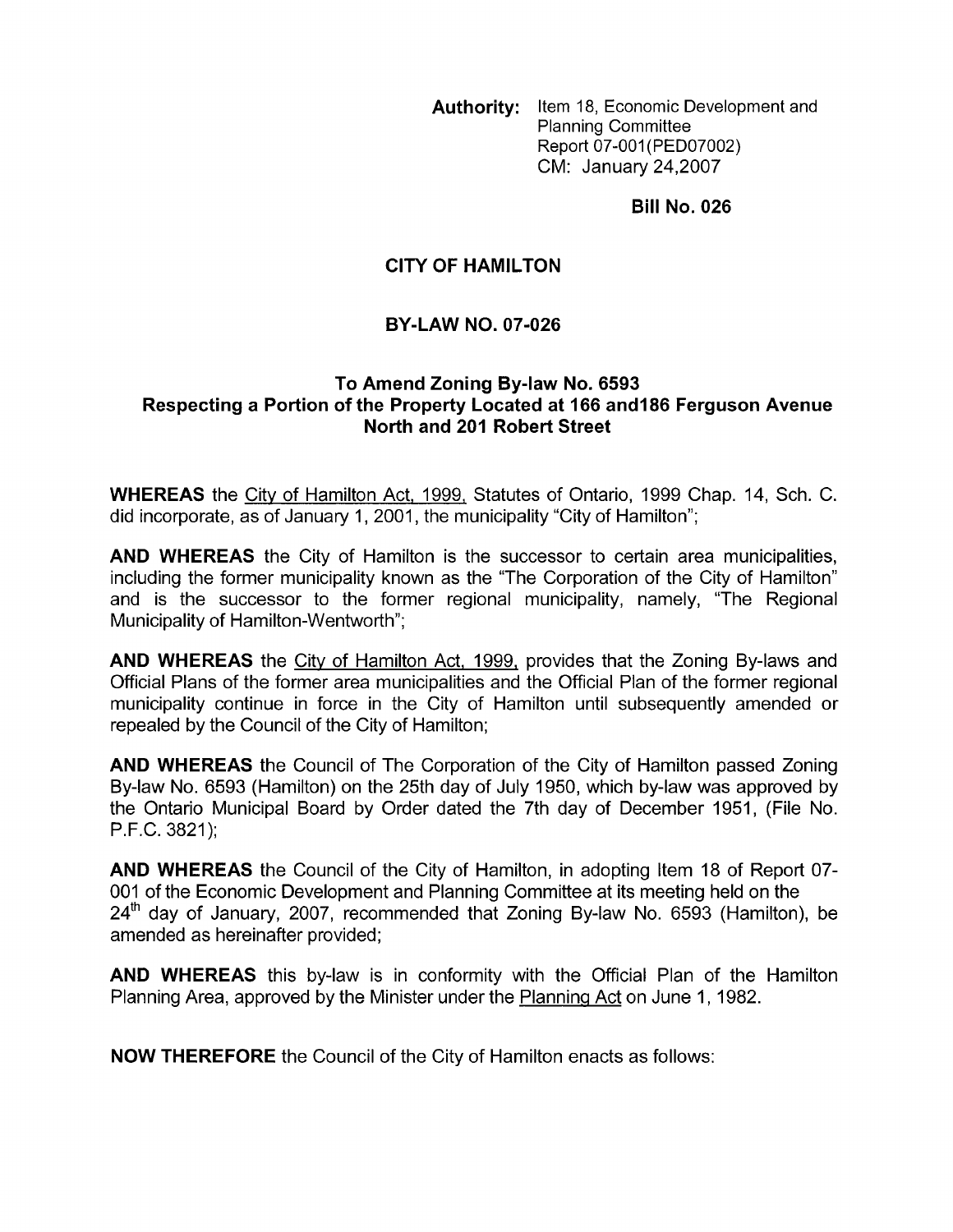Page 2 of 14

- 1. That Sheet No. E-3 of the District Maps, appended to and forming part of By-law No. 6593 (Hamilton), is amended:
	- by changing the zoning from the "CR-2" (Commercial  $-$  Residential)  $(a)$ by cnanging the zoning from the CR-2 (Commercial – Residential)<br>District, Modified, to the "H" – 'H' (Community Shopping and Commercial,<br>etc. - Holding) District, Modified, for the lands comprised of Blocks "1" and<br>" "2";
	- by changing the zoning from the "DE-2" (Multiple Dwellings) District,  $(b)$ Modified, to the "H" - 'H' (Community Shopping and Commercial, etc. -Holding) District, Modified, for the lands comprised of Block "3";
	- $(c)$ by changing the zoning from the "JJ" (Restricted Light Industrial) District, Modified, to the "H" - 'H' (Community Shopping and Commercial, etc. -Holding) District, Modified, for the lands comprised of Block "4";
	- by changing the zoning from the "JJ" (Restricted Light Industrial) District,  $(d)$ Modified to the "DE-2" - 'H' (Multiple Dwellings - Holding) District, Modified, for the lands comprised of Block "5";
	- $(e)$ by changing the zoning from the "DE-2" (Multiple Dwellings) District, Modified to the "DE-2"  $-$  'H' (Multiple Dwellings - Holding) District, Modified, for the lands comprised of Block "6"; and,
	- $(f)$ by changing the zoning from the "JJ" (Restricted Light Industrial) District, Modified, to the "DE-2" - 'H' (Multiple Dwellings - Holding) District, Modified, for the lands comprised of Block "7";

the extent and boundaries of which are shown on a plan hereto annexed as Schedule "A".

- 2. That the 'H' symbol, applicable to the lands referred to as Blocks "1" to "7", inclusive, in Section 1 of this By-law will prohibit all residential, institutional, and day nursery uses until such time that:
	- i) The applicant submits a signed Record of Site Condition (RSC) to the City of Hamilton, Director of Development and Real Estate, and the Ministry of the Environment (MOE), verifying that the lands have been cleaned-up to a standard for residential or institutional land use, as defined by the MOE. This RSC must be to the satisfaction of the City of Hamilton, including an acknowledgement of receipt of the RSC by the MOE.

City Council may remove the 'H' symbol and, thereby give effect to the "H" (Community Shopping and Commercial etc.) District, Modified for Blocks "I" to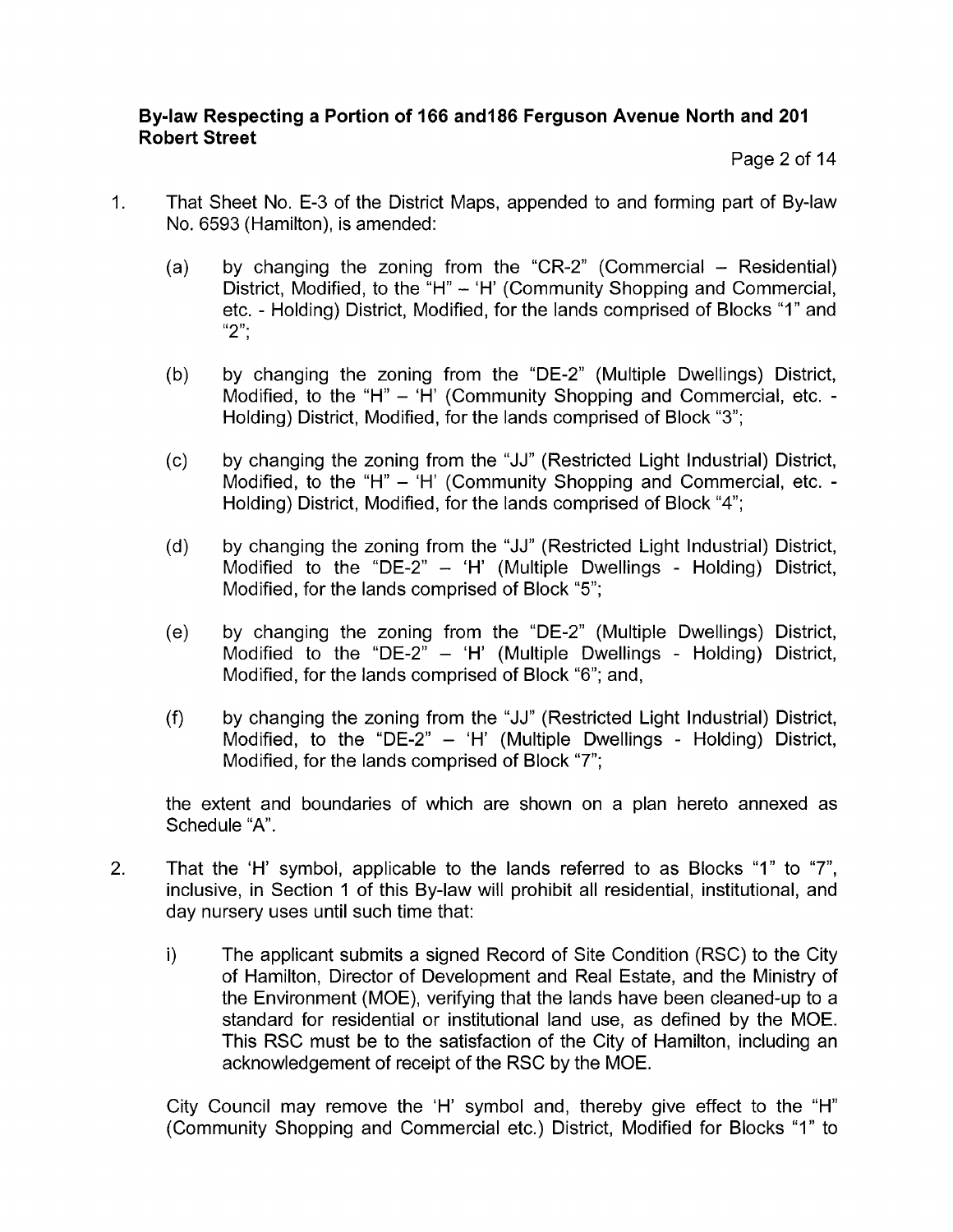Page 3 of 14

"4", inclusive, and the "DE-2" (Multiple Dwellings) District, Modified for Blocks *"5"*  to "7", inclusive, as amended by the special requirements of Sections 4 to 8, inclusive, as stipulated in this By-law, by enactment of an amending By-law once the above condition has been fulfilled.

- **3.** That in addition to Section 2 of this By-law, the 'H' symbol, applicable to the lands referred to as Blocks "2" to **"4",** inclusive, as referred in Section 1 of this By-law will prohibit all uses until such time that:
	- (i) That construction has commenced on the lands within Block "I", as referred to in Section 1 of this By-law, for at least two (2) buildings each having a minimum width of 15 metres, or for one (1) building having a minimum width of 30 metres, to the satisfaction of the City of Hamilton, Director of Development and Real Estate.

City Council may remove the 'H' symbol and, thereby give effect to the "H" (Community Shopping and Commercial etc.) District, Modified for Blocks "2" to "4", inclusive, as amended by the special requirements of Sections 4 to 6, inclusive, by enactment of an amending By-law once the above condition has been fulfilled.

- 4. That notwithstanding Subsection 2. (2) J. (xxivc) of Zoning By-law No. 6593, the following definition shall apply to the lands referred to as Blocks 1 to 7, inclusive, in Section 1 of this By-law:
	- a) Visual Barrier Shall mean a barrier which shall act as a screen between uses and be constructed to a minimum height of 1.8 metres and shall consist of the following:
		- i) a wall, fence; or,
		- ii) a continuous planting of suitable trees or shrubs, together with a reserved width of planting area appropriate for healthy plant growth; or,
		- iii) earth berms; or,
		- iv) any combination of the above.
- *5.* That in addition to the requirements of Section 2 of Zoning By-law No. 6593, the following definitions shall apply to the lands referred to as Blocks 1 to 7, inclusive, in Section 1 of this By-law: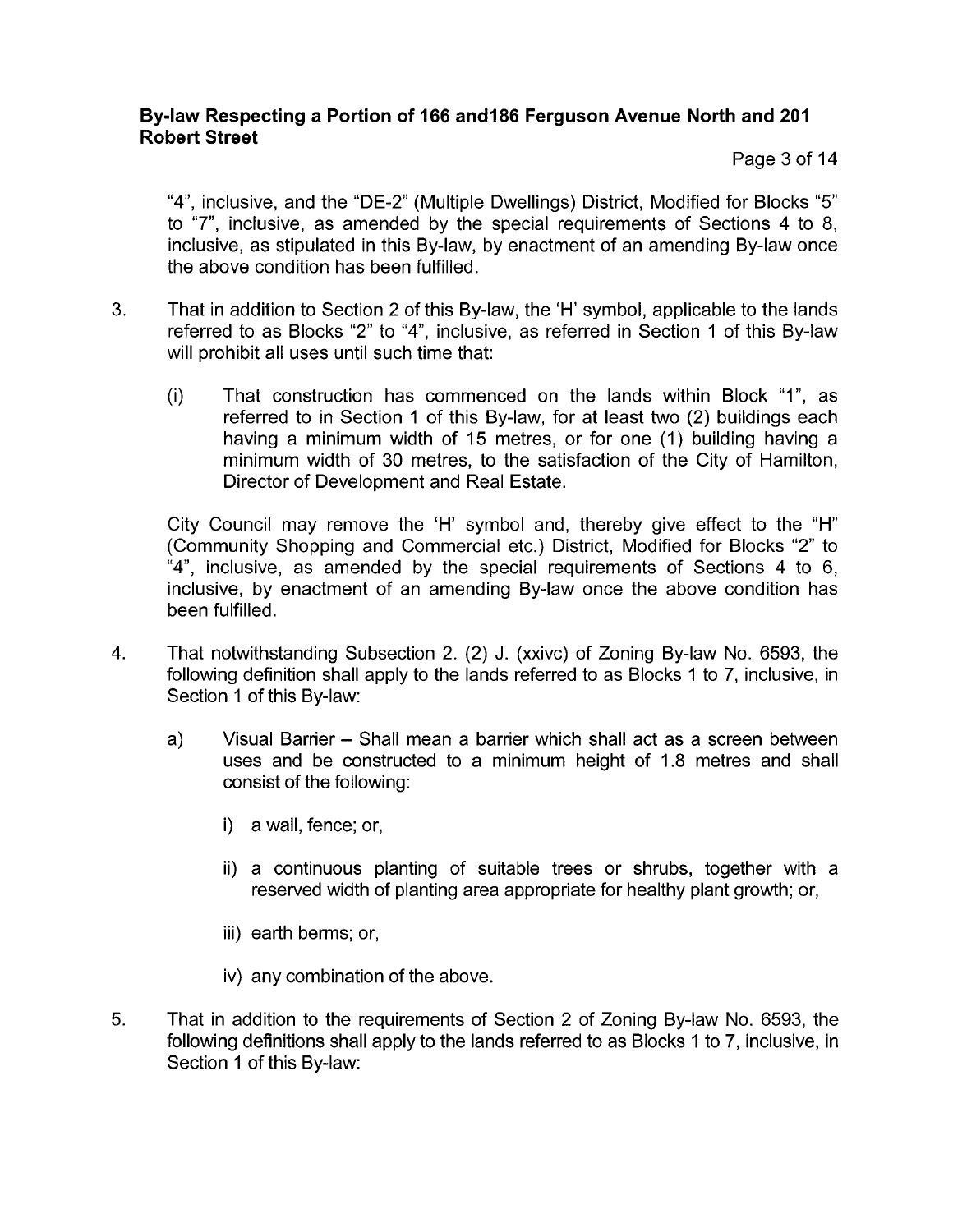Page 4 of 14

- a) Amusement Arcade Shall mean an establishment containing more than three pinball machines, or other mechanical game machines, or electronic game machines provided for public amusement.
- b) Beverage Making Establishment Shall mean a commercial establishment where individuals produce beverages for personal use and consumption off the premises.
- c) Body Rub Parlour Shall mean a use which includes kneading, manipulating, rubbing, massaging, touching or stimulating, by any means, of a person's body or part thereof, performed, offered or solicited in pursuance of a trade, calling, business, but shall not include medical or therapeutic treatment given by a person otherwise duly qualified, licensed or registered.
- d) Catering Service Shall mean a use where food and beverages are prepared for consumption off-site, but are not served on the premises or for immediate take-out consumption.
- e) Commercial Entertainment Shall mean a use of an establishment for the general purpose of providing entertainment or amusement for a fee and shall include, for example, but not be limited to cinemas, performing arts theatres, bingo halls, cultural events but shall not include an amusement arcade or adult entertainment parlour.
- f) Commercial Recreation  $-$  Shall mean the use of an establishment, for a fee, for the provision of athletic and amusement facilities involving the active participation of the user-public in a sports-related activity and shall include but not be limited to such facilities as racquet courts, fitness clubs, billiard parlour, bowling alley, golf course, driving range, skating or curling surfaces, riding stables, water sports, go-kart track or amusement parks, but shall not include an amusement arcade.
- g) Conference or Convention Centre Shall mean an establishment, which is not a hotel, where facilities are provided for meetings, seminars, workshops and other similar activities including an exhibition facility, all which may include dining facilities for the exclusive use of conference or convention participants.
- h) Craftsperson Shop Shall mean an establishment used for the creation, finishing, refinishing or similar production of custom or hand-made commodities, together with the retailing of such commodities.
- i) Drive-Through Facility Shall mean a facility that is designed to allow drivers to remain in their vehicles before and during an activity on the site,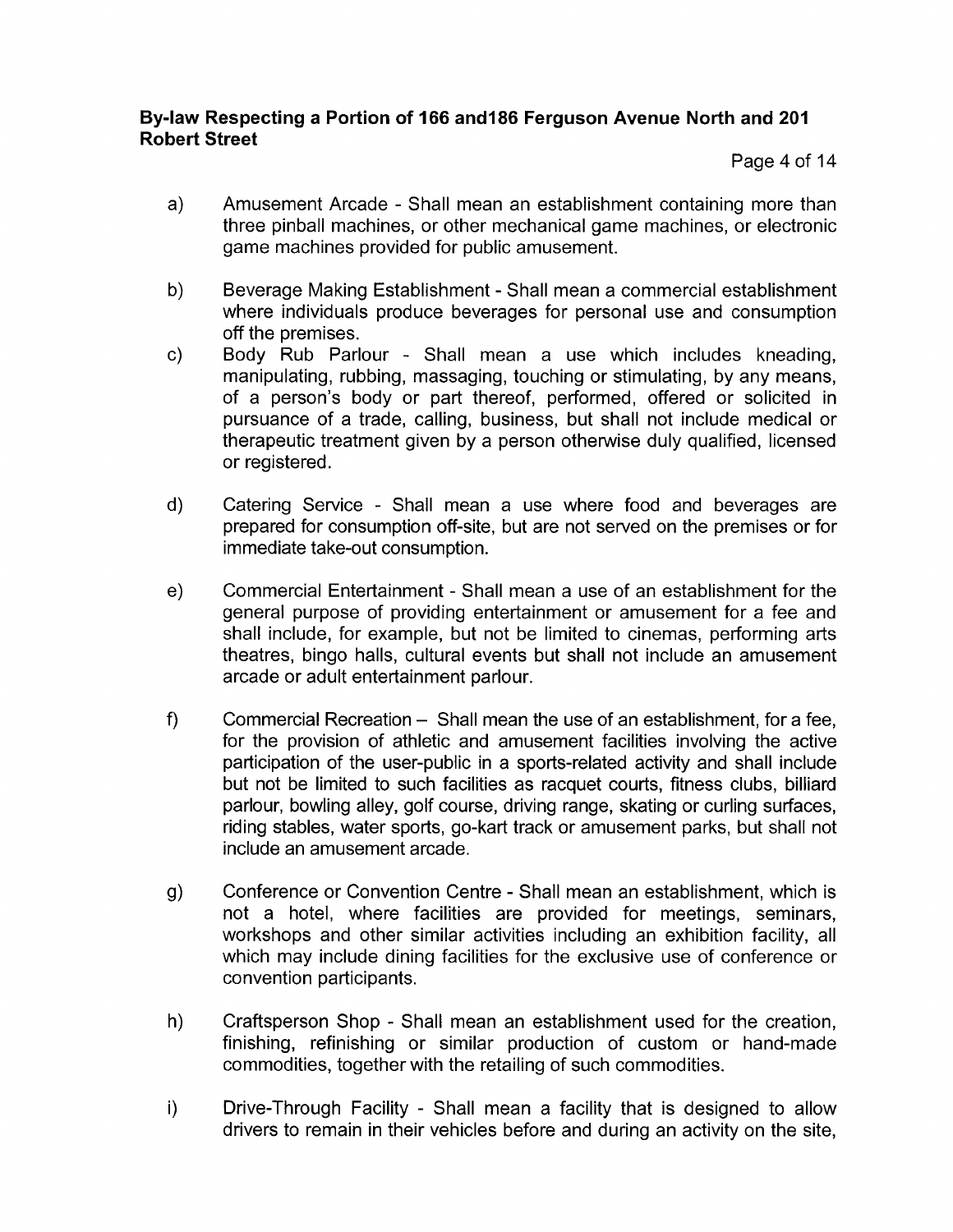Page 5 of 14

and may include drive-in or drive-through restaurants, retail and service uses, but shall not include a carwash.

- $\vert$ Dry Cleaning Plant - Shall mean a building where dry cleaning, dry dyeing, washing or pressing of articles of clothing is conducted.
- $k)$ Financial Establishment - Shall mean a use where money is deposited, kept, lent and exchanged, and shall include but not be limited to banks, credit unions, trust companies or other similar banking services.
- $\vert$ Flankage Yard - Shall mean a yard extending from the front yard to the rear yard of a lot along a lot line which abuts a street measured to the nearest part of a building on the lot.
- $m)$ Landscape Architectural Feature - Shall mean a decorative wall feature with a minimum height of 0.6 metres and a maximum height of 1.2 metres which shall be provided for screening purposes, and which may be permitted within a required planting strip, and which shall not be considered a structure.
- Major Recreational Equipment Shall mean either a portable structure  $n)$ designed and built to be carried by a motor vehicle, or a unit designed and built to be transported on its own wheels, for purposes of providing temporary living accommodation or recreational enjoyment for travel, and shall include, for example, motor homes, travel trailers, tent trailers, boats, boat trailers, motorized snow vehicles or other like or similar equipment, excluding bicycles.
- $\circ$ ) Medical Clinic - Shall mean a building or part thereof which is used jointly by three or more health professionals for the purpose of consultation, diagnosis and/or treatment of persons. It may include ancillary administrative offices, waiting rooms, treatment rooms, laboratories, dispensaries or other similar facilities but shall not include accommodation for in-patient care or facilities for major surgical practice.
- $p)$ Medical Office - Shall mean a building or part thereof in which a maximum of two health professionals provide consultative, diagnostic and treatment services.
- $q)$ Office - Shall mean a building or part of a building in which management, clerical, administrative, consulting, advisory or training services are offered or performed but shall not include a medical clinic or medical office.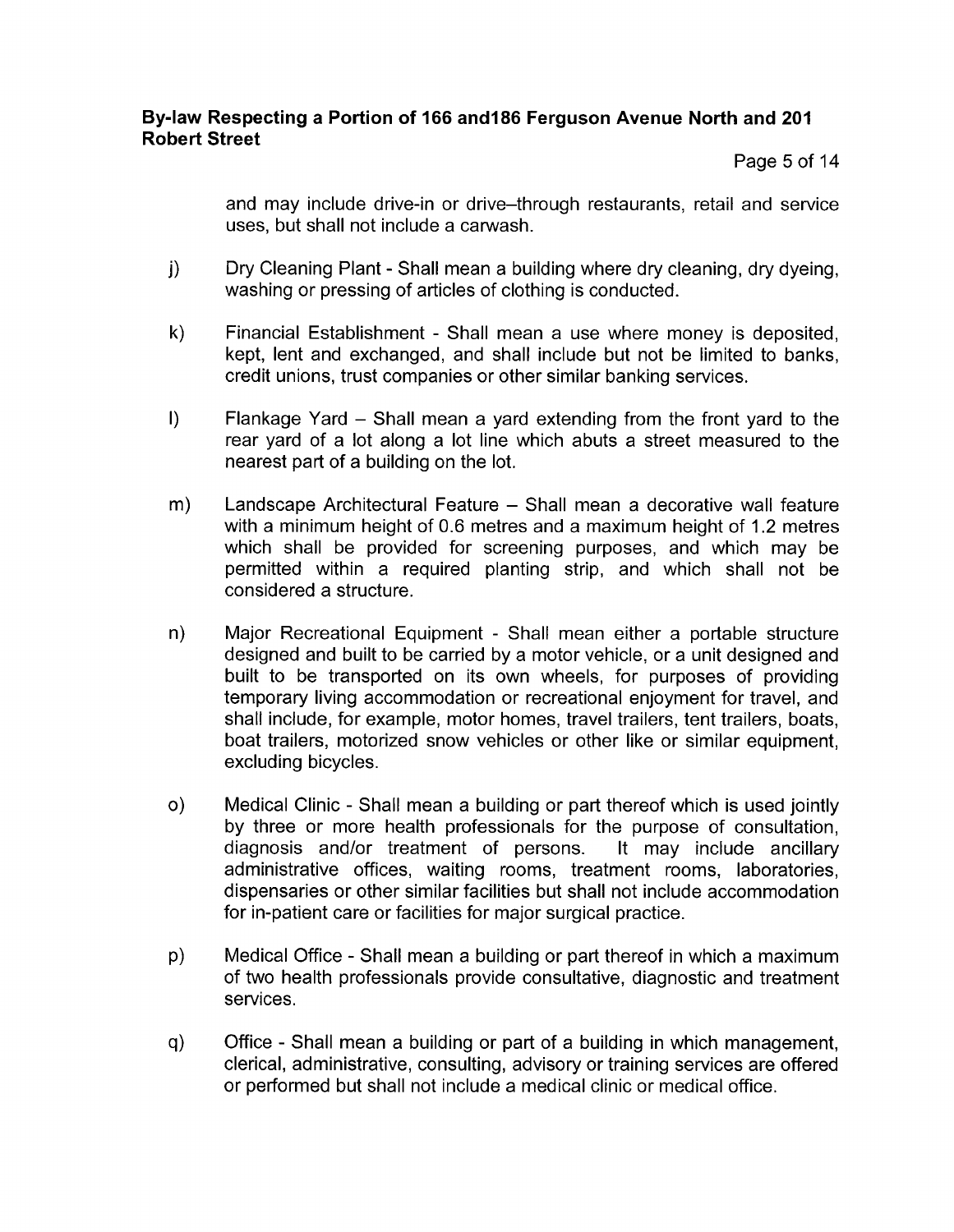Page 6 of 14

- $r)$ Personal Services - Shall mean the provision of services involving the health, beauty or grooming of a person or the maintenance or cleaning of apparel, but shall not include a Dry Cleaning Plant or a Body Rub Parlour.
- $s)$ Private Club or Lodge - Shall mean a building or part of a building used for social, literary, cultural, political, educational or recreational purposes which are operated for the exclusive use of members and their guests and not open to the general public on an equal basis.
- $<sub>1</sub>$ </sub> Repair Service - Shall mean the provision of maintenance or repair services for goods or equipment, excluding motor vehicles and major recreational equipment.
- $\mathsf{u}$ Restaurant - Shall mean a building where food and/or drink is prepared and sold for immediate consumption, either on or off site, and which may offer commercial entertainment only if the premises are licensed under the Liquor Licence Act.
- $V)$ Retail - Shall mean the sale or rental of goods or materials to the ultimate consumer including "convenience retail" goods, but shall not include a restaurant or the sale or rental of motor vehicles, motor vehicle fuel or major recreational equipment.
- w) Social Services Establishment - Shall mean a building in which non-profit services intended to promote and improve the independence, economic self-sufficiency, social and health development of citizens are provided and shall include but not be limited to clerical, administrative, consulting, counselling, office and recreational functions for a non-profit agency but shall not include facilities in which overnight accommodation is provided.
- $\mathsf{x})$ Studio - Shall mean an establishment used for the study or instruction of a performing or visual art, such as but not limited to, dancing, singing, acting or modelling, or the workplace with accessory retail, of a painter, sculptor or photographer, or an establishment used for the making or transmission of motion pictures, radio or television programs.
- y) Tradespersons Shop - Shall mean a building in which is provided to the public a non-personal service or trade, and shall include but not be limited to, a carpenter's shop, contractor's shop, electrician shop, painter's shop, plumber's shop and other shops that provide an installation service.
- $Z)$ Veterinary Service - Shall mean a use within a wholly enclosed building or part thereof, where domestic animals or household pets are provided treatment by a veterinarian and may include temporary indoor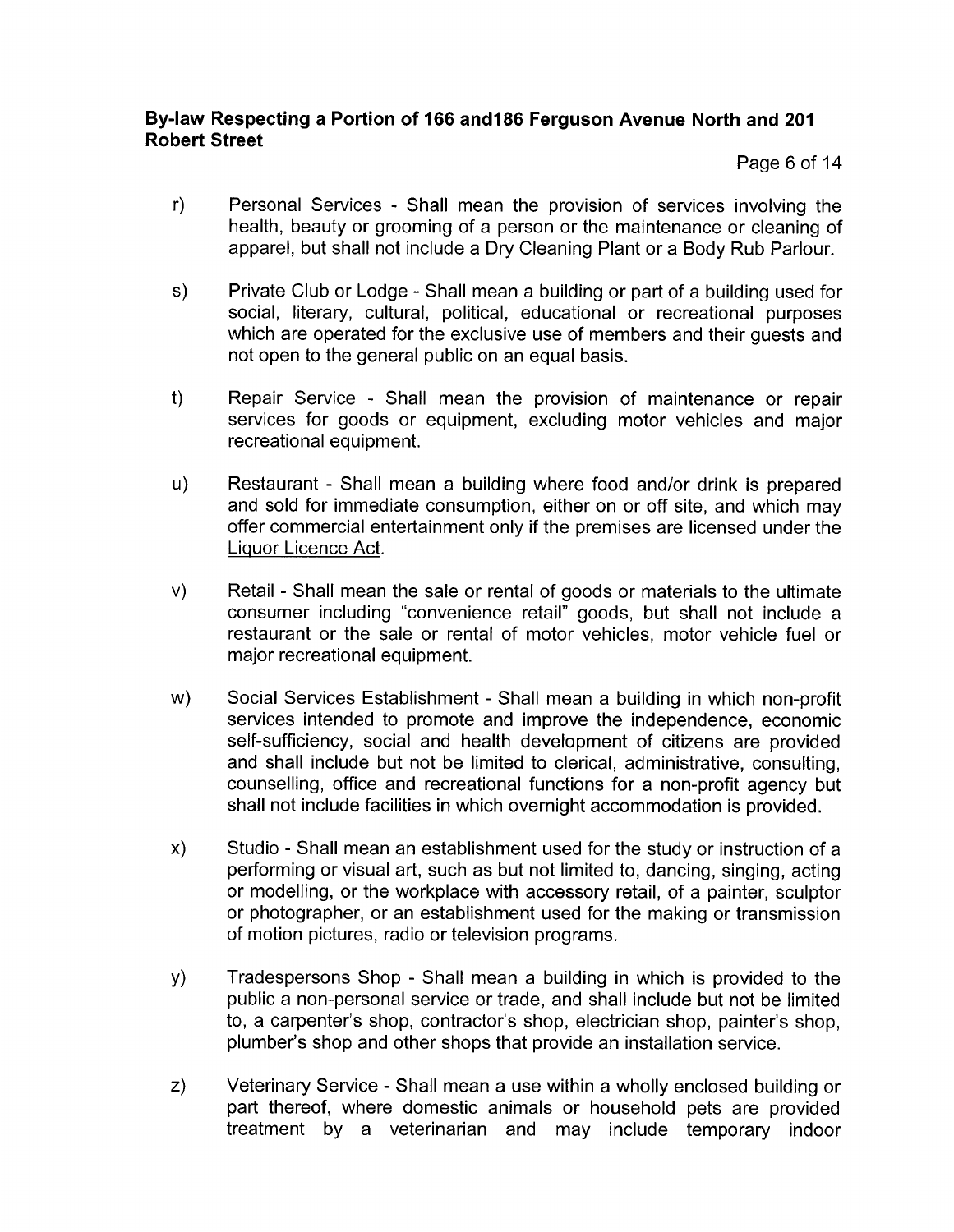Page 7 of 14

accommodation related to treatment and/or recovery and pet grooming but shall not include a kennel.

- 6. That the "H" (Community Shopping and Commercial etc.) District regulations as contained in Section 14 of Zoning By-law No. 6593, applicable to Blocks "1", "2", "3", and "4", as referred to in Section 1, be modified to the extent that only the following shall apply:
	- 6.1 Subject to the provisions of Sections 2, 3, 18, and 18A, in an "H" District, no building or structure shall be erected, altered, extended or enlarged, nor shall any building or structure or part thereof be used, nor shall any land be used, for other than one or more of the following uses, and uses accessory thereto:
	-

6.2 PERMITTED USES Beverage Making Establishment Catering Service Commercial Entertainment Commercial Recreation Commercial School Conference or Convention Centre Craftsperson Shop Day Nursery Dwelling Unit(s) Emergency Shelter Financial Establishment Funeral Home **Hotel Laboratory** Lodging House Long Term Care Facility Medical Clinic Medical Office Multiple Dwelling Office Personal Services Place of Worship Printing Establishment Private Club or Lodge **Repair Service** Residential Care Facility Restaurant Retail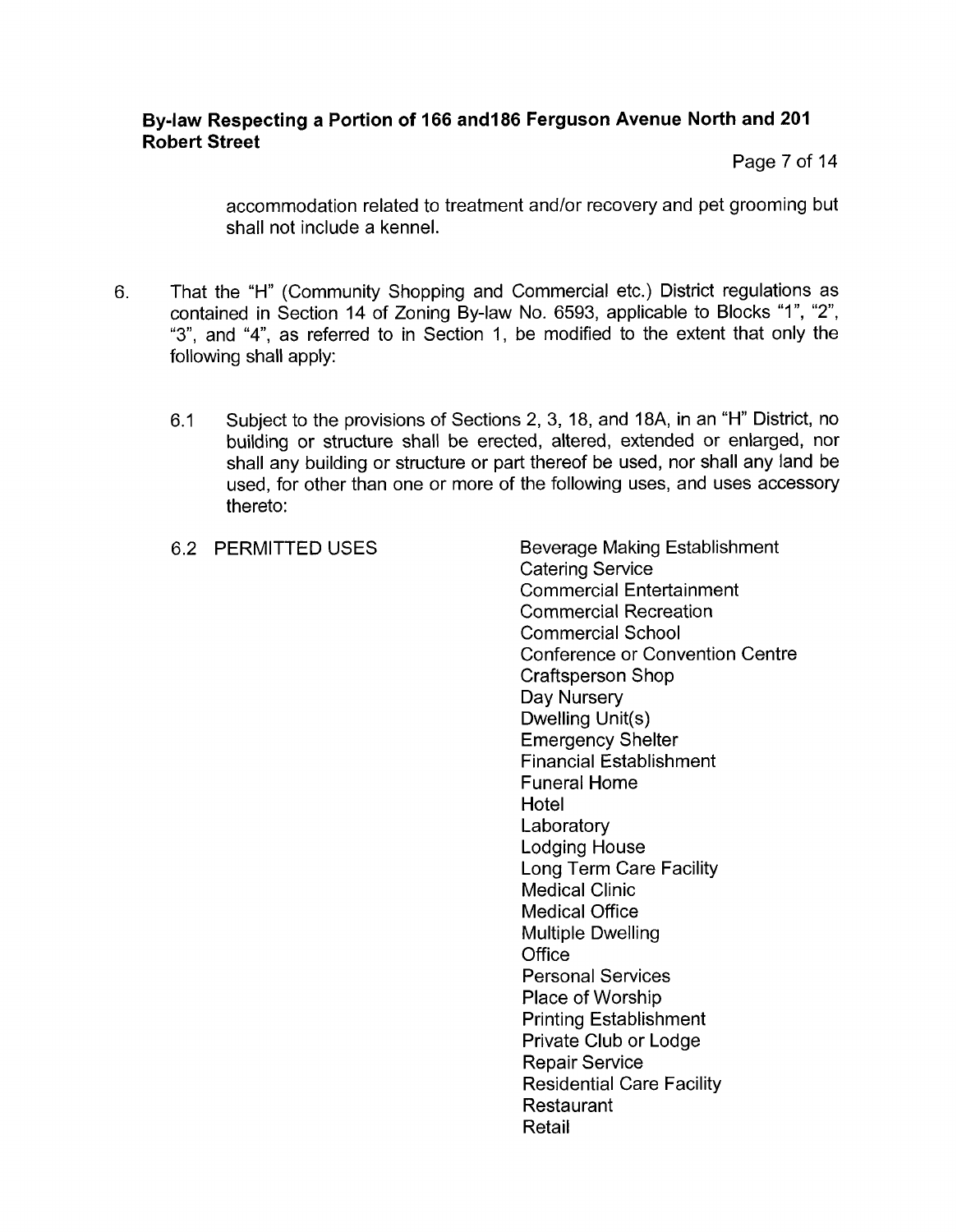Page 8 of 14

Retirement Home Social Services Establishment Studio Tradesperson Shop Veterinary Service

#### 6.3 PROHIBITED USES

Drive Through Facility Dry Cleaning Plant

- 6.4 REGULATIONS
	- a) Maximum Yard Abutting Barton **Street**

i) 2.0 metres, except this maximum may be exceeded to accommodate a visibility triangle required to be provided for a driveway access.

- ii) Notwithstanding Subsection i) above, for any buildings with residential uses within the first storey, 3.0 metres.
- 3.0 metres from the vertical projection of the face of the third storey.
	- i) 2.0 metres, except this maximum may be exceeded to accommodate a visibility triangle required to be provided for a driveway access.
		- ii) Notwithstanding Subsection i) above, for any buildings with residential uses within the first storey, 3.0 metres.
		- i) 6.0 metres from a lot line abutting a Residential Zone.
		- ii) 0 metres for all other yards.
		- 22 metres
		- All buildings shall have windows with a
- b) Minimum Setback for any storey facing Barton Street above the third storey
- c) Maximum Yard Abutting Ferguson Street

- d) Minimum Yards
- e) Maximum Building Height
- f) Built Form Regulations Facing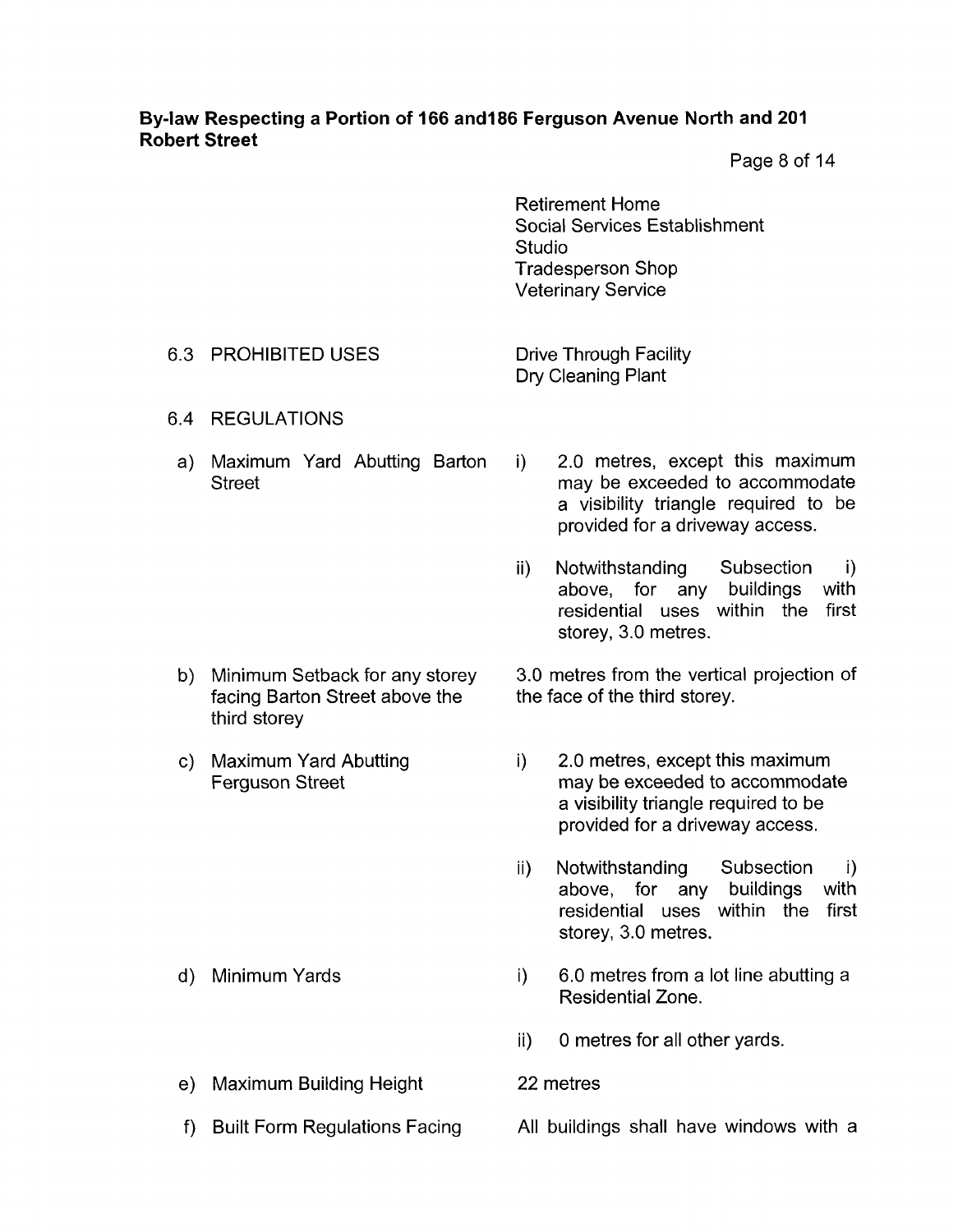Page 9 of 14

|     | <b>Barton Street and Ferguson</b><br>Avenue |      | maximum sill height of 1.0 metre and a<br>minimum head height of 2.4 metres for a<br>minimum of 25% of the length of the<br>facade facing the street.                                                                                                       |
|-----|---------------------------------------------|------|-------------------------------------------------------------------------------------------------------------------------------------------------------------------------------------------------------------------------------------------------------------|
| g). | <b>Visual Barrier</b>                       |      | A visual barrier shall be required along<br>any lot line abutting a Residential Zone.                                                                                                                                                                       |
|     | h) Location of Parking Area                 | i).  | Parking spaces and/or aisles shall<br>not be located within 3.0 metres of<br>a street line.                                                                                                                                                                 |
|     |                                             | ii)  | A permanently maintained planting<br>strip of a minimum width of 3.0<br>metres shall be provided and<br>maintained between a parking area<br>and a street line, except where a<br>driveway access is located.                                               |
|     |                                             | iii) | A Landscaped Architectural Feature<br>shall be provided and maintained<br>within the planting strip referred to<br>in Subsection ii) above along the<br>entire street line, except for any<br>area occupied by buildings or where<br>a driveway is located. |

i) Location of Loading Spaces Shall not be located between any building and a street line.

j) Outdoor Storage No outdoor storage of goods, materials or equipment shall be permitted. This shall not, however, prevent the outdoor display of goods or materials for retail purposes accessory to a principal use.

k) Location of Emergency Shelter i) Except as provided for in and Residential Care Facility **Subsection** ii), herein, every Emergency Shelter and Residential Care Facility shall be situated on a lot having a minimum radial separation distance of 300 metres from any lot line of such lot measured to the lot line of any other

- 
- 
-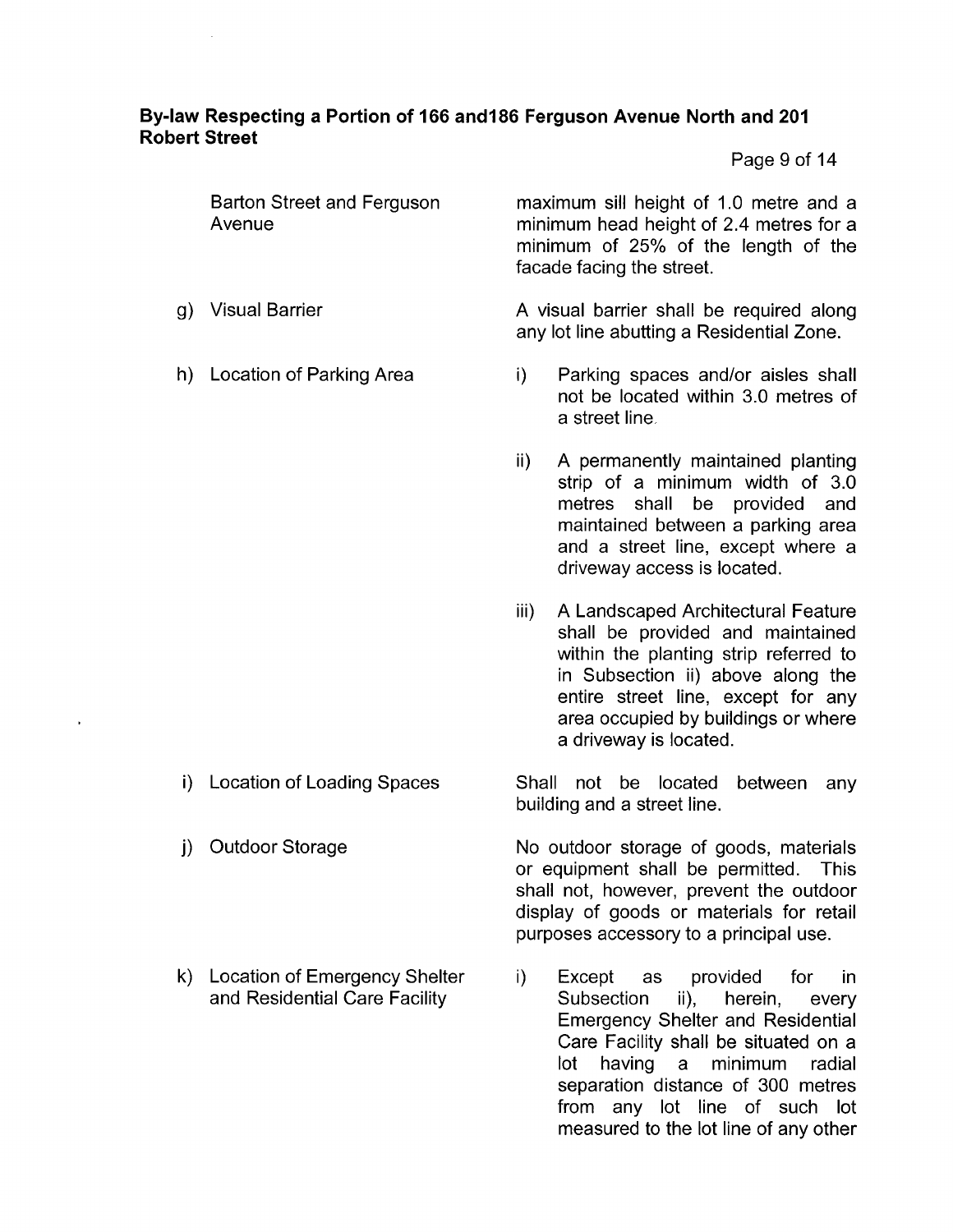Page 10 of 14

lot occupied by a Residential Care Facility, Emergency Shelter, Corrections Residence or Correctional Facility.

ii) Where the radial separation distance from the lot line of an Emergency Shelter or Residential Care Facility existing as of the effective date of this By-law, is less than 300 metres to the lot line of any other lot occupied by an existing Residential Care Facility, Emergency Shelter, Corrections Residence or Correctional Facility, either of the existing Residential Care Facility or Emergency Shelter may be expanded or redeveloped to accommodate not more than the permitted number of residents permitted by the Zone in which it is located.

I) Emergency Shelter and Shall not exceed 20 residents.

- 7. That the "DE-2" (Multiple Dwellings) District regulations as contained in Section 1 OB of Zoning By-law No. 6593, applicable to Block "5", be modified to the extent that only the following shall apply:
	- 7.1 Subject to the provisions of Sections 2, 3, 18, and 18A, in an "DE-2" District, no building or structure shall be erected, altered, extended or enlarged, nor shall any building or structure or part thereof be used, nor shall any land be used for other than one or more of the following uses, and uses accessory thereto:
	- 7.2 PERMITTED USES

Multiple Dwelling Street Townhouse Dwelling

- 7.3 REGULATIONS
- 7.3.1 REGULATIONS FOR MULTIPLE DWELLING

Residential Care Facility

**Capacity**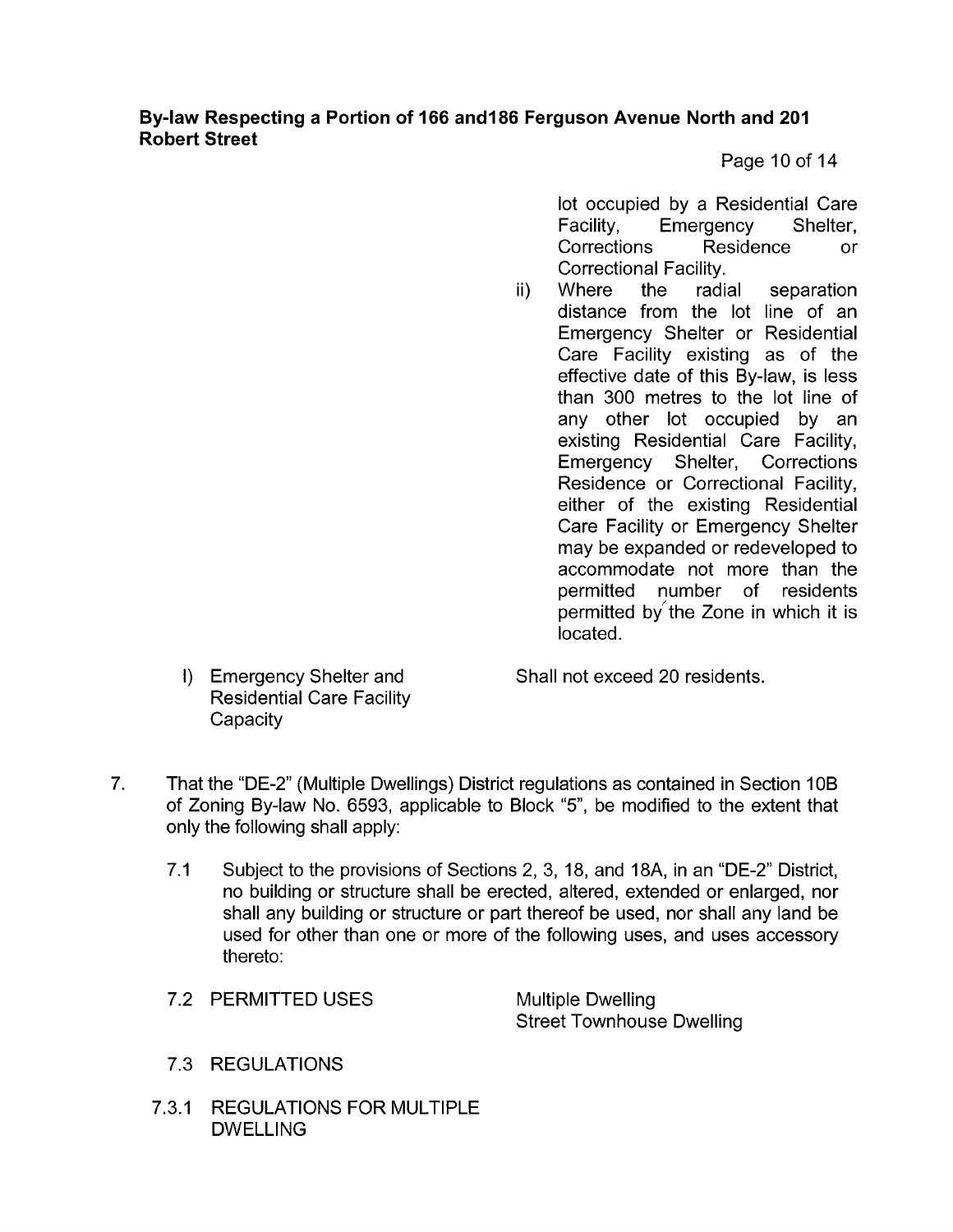6.0 metres

landscaped.

i) Minimum 11 metres;

ii) Maximum 18 metres

shall not be permitted.

not be permitted.

Not less than 10% of the lot area shall be

Parking within any portion *of* a front yard

Vehicular access to individual dwelling units directly from a public street shall

Page 11 of 14

| a) Maximum Front Yard | 3.0 metres |
|-----------------------|------------|
|-----------------------|------------|

- b) Minimum Interior Side Yard 1.2 metres
- Maximum Flankage Yard 3.0 metres
- Minimum Rear Yard
- e) Building Height
- Minimum Landscaped Area  $f$
- Location of Parking Area
- h) Access to Units

#### 7.3.2 REGULATIONS FOR STREET **TOWNHOUSES**

- a) Minimum Lot Area 150  $m^2$  for each dwelling unit.
- b) Minimum Unit Width 5.5 metres
- Maximum Front Yard 3.0 metres
- Minimum Interior Side Yard

1.2 metres, except for the side yard related to the common wall of the street townhouse dwelling unit, in which case a minimum 0 metre side yard shall be permitted.

- Maximum Flankage Yard 3.0 metres
- Minimum Rear Yard 7.0 metres
- Minimum Building Height 11 metres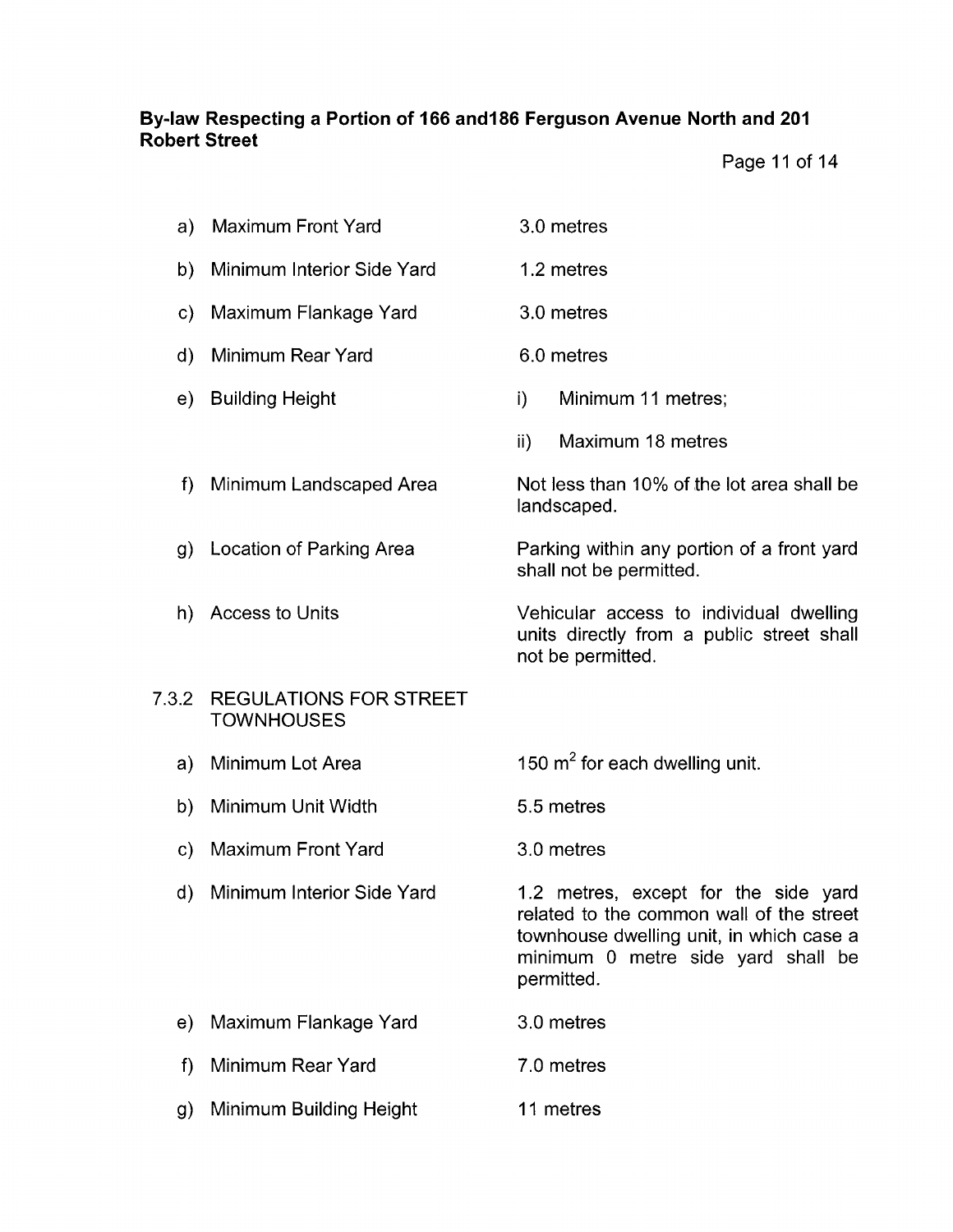Page 12 of 14

- h) Location of Parking Area Front yard parking shall not be permitted.
- 

i) Access to Units Vehicular access to dwelling units directly from a public street shall not be permitted.

- 8. That the "DE-2" (Multiple Dwellings) District regulations as contained in Section 10B of Zoning By-law No. 6593, applicable to Blocks "6" and "7" be modified to the extent that only the following shall apply:
	- $8.1$ Subject to the provisions of Sections 2, 3, 18, and 18A, in an "DE-2" District, no building or structure shall be erected, altered, extended or enlarged, nor shall any building or structure or part thereof be used, nor shall any land be used for other than one or more of the following uses, and uses accessory thereto:

| 8.2          | <b>PERMITTED USE</b>       | <b>Multiple Dwelling</b>                                             |  |
|--------------|----------------------------|----------------------------------------------------------------------|--|
| 8.3          | <b>REGULATIONS</b>         |                                                                      |  |
| a)           | Maximum Front Yard         | 3.0 metres, except 6.0 metres for an<br>access driveway to a garage. |  |
| b)           | Minimum Interior Side Yard | 1.2 metres                                                           |  |
| C)           | Maximum Flankage Yard      | 3.0 metres                                                           |  |
| $\mathbf{d}$ | Minimum Rear Yard          | 6.0 metres                                                           |  |
| e)           | <b>Building Height</b>     | i)<br>Minimum 15.0 metres;                                           |  |
|              |                            | Maximum 30.0 metres.<br>$\mathsf{ii}$                                |  |
| f            | Minimum Floor Area Ratio   | 1.9                                                                  |  |
| g)           | Minimum Landscaped Area    | Not less than 10% of the lot area shall<br>be landscaped.            |  |

- Parking within any portion of a front yard shall not be permitted. h) Location of Parking Area
- 9. No building or structure shall be erected, altered, extended or enlarged, nor shall any building or structure or part thereof be used, nor shall any land be used, except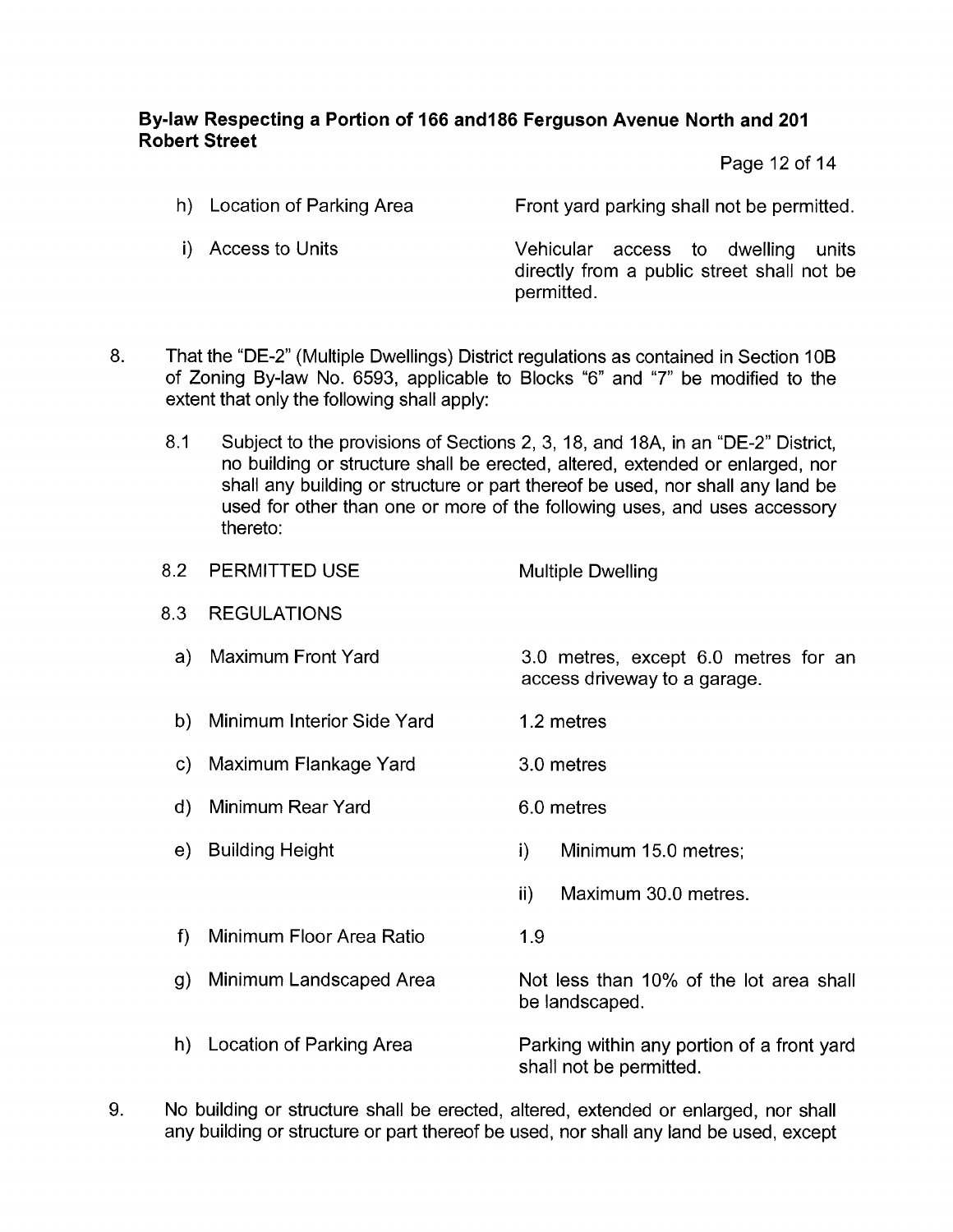Page 13 of 14

in accordance with the "DE-2" (Multiple Dwellings) District and "H" (Community Shopping and Commercial etc.) District provisions, subject to the special requirements referred to in Sections 4 to 8, inclusive, of this By-law.

- 10. That By-law No. 6593 (City of Hamilton) is amended by adding this By-law to Section 19B as Schedule S-1569
- 11. The Clerk is hereby authorized and directed to proceed with the giving of notice of the passing of this by-law, in accordance with the Planning Act.

PASSED and ENACTED this 24<sup>th</sup> day of January, 2007.

**LERK** \ MAYOR

ZAC-05-90